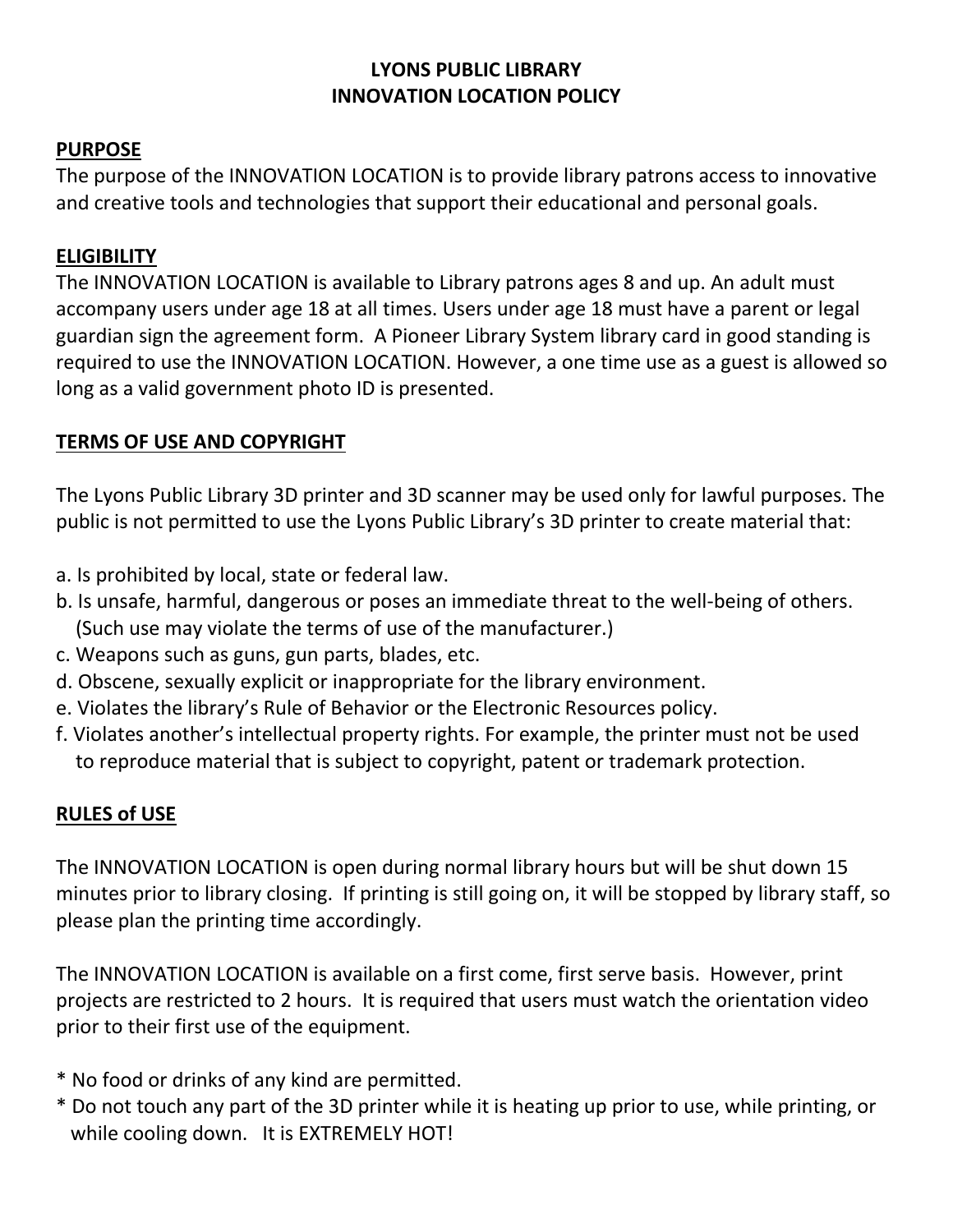- \* Use only the tools provided by the library for use with the equipment. The spatula is SHARP on one side. Other tools may damage the printer.
- \* The person who has checked out the equipment in his/her name will be considered the main user and is responsible for any damage or misuse of the equipment, even if a group is working on a project together. Users must not leave equipment unattended while it is checked out to them.
- \* If the computer is not working or you are having trouble with the equipment, please let staff know immediately.
- \* It is the responsibility of the library patrons to delete and/or remove any of their files (digital or print) from library. The library is not responsible for files (digital or print) or any objects left behind.
- \* Users must provide their own external storage devices and/or media. All images and files will be removed from the INNOVATION LOCATION computer on a regular basis.
- \* The colors available may change without notice, and we cannot guarantee that your selected color will be available.

# **COST**

- \* There is no charge for using the 3D scanner or the computer.
- \* There is a print cost for the filament. 50 cents for up to 15 minutes of printing, \$1.00 for a half hour, and then 50 cents for every 15 minutes afterwards.

# **DISCLAIMER**

The Library cannot guarantee model quality or stability or confidentiality of designs. Print quality can be effected by any number of variables. The Library does not refund printing fees for completed items which do not come out as intended due to options selected by the individual doing the 3D print, including but not limited to scale, quality, design, required support material, etc.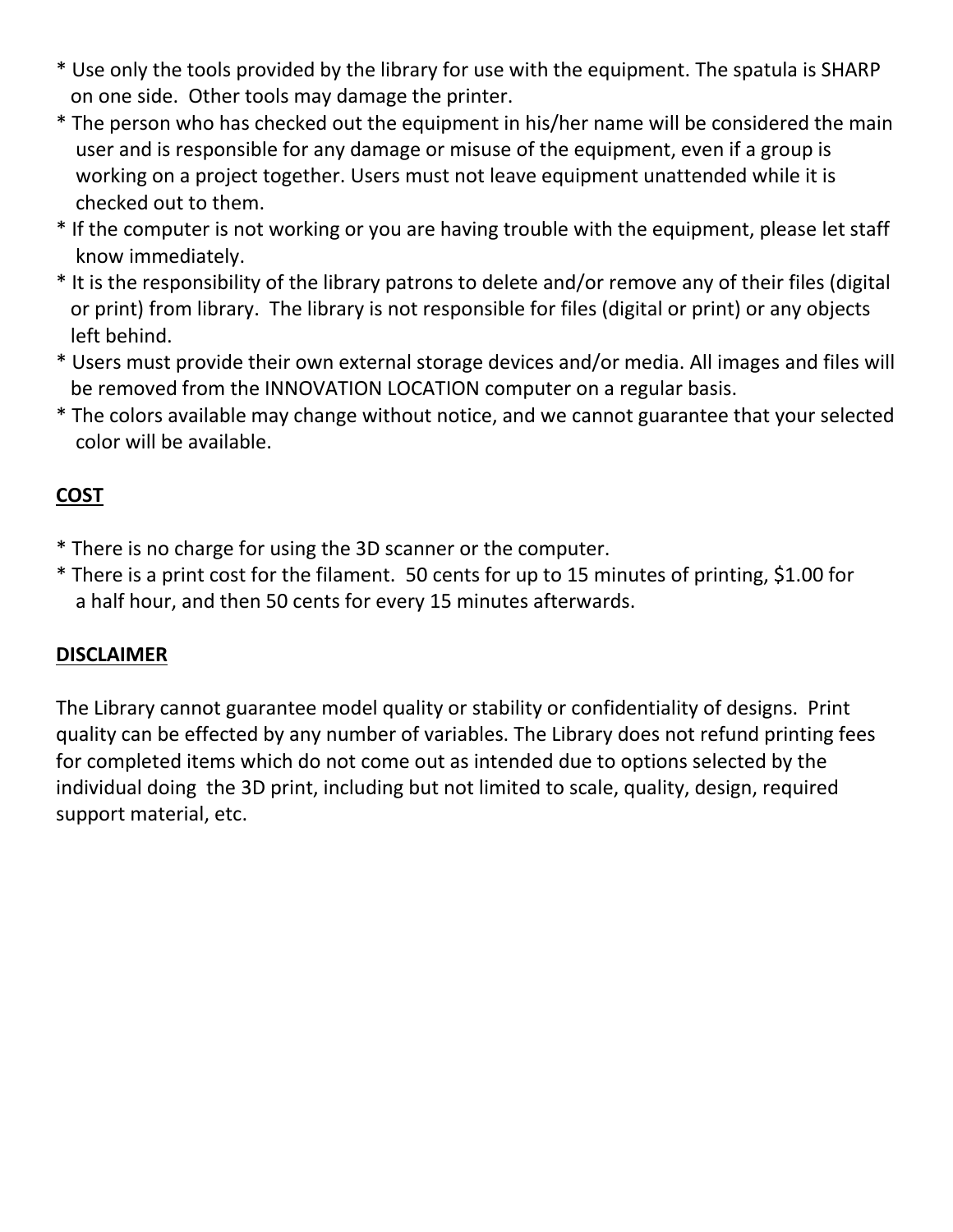#### **USER AGREEMENT**

First time users must read the INNOVATION LOCATION policy and rules of use and sign the agreement form stating they will comply with the rules and that they are financially responsible for any misuse or damage to equipment. Users younger than 18 must have a parent or legal guardian sign the agreement form and be supervised at all times by a parent or guardian. At the discretion of the library staff, loss of library privileges may occur. Severe violations may result in legal action. Appeal of this decision may go to the Library Board.

#### **USER AGREEMENT FORM**

Please print and sign to confirm that you have read, understood, and agree to the INNOVATION LOCATION policies and rules of use. Once signed, bring this form in during your orientation.

By signing this Agreement, you agree to comply with the INNOVATION LOCATION'S policy and rules of use, which you acknowledge to have received. The Lyons Public Library reserves the right to update and modify INNOVATION LOCATION policy and rules of use, and the most recent policies and rules should be reviewed before each use of the facility.

*Staff Use Only:*

I hereby certify that the above user has watched the orientation video.